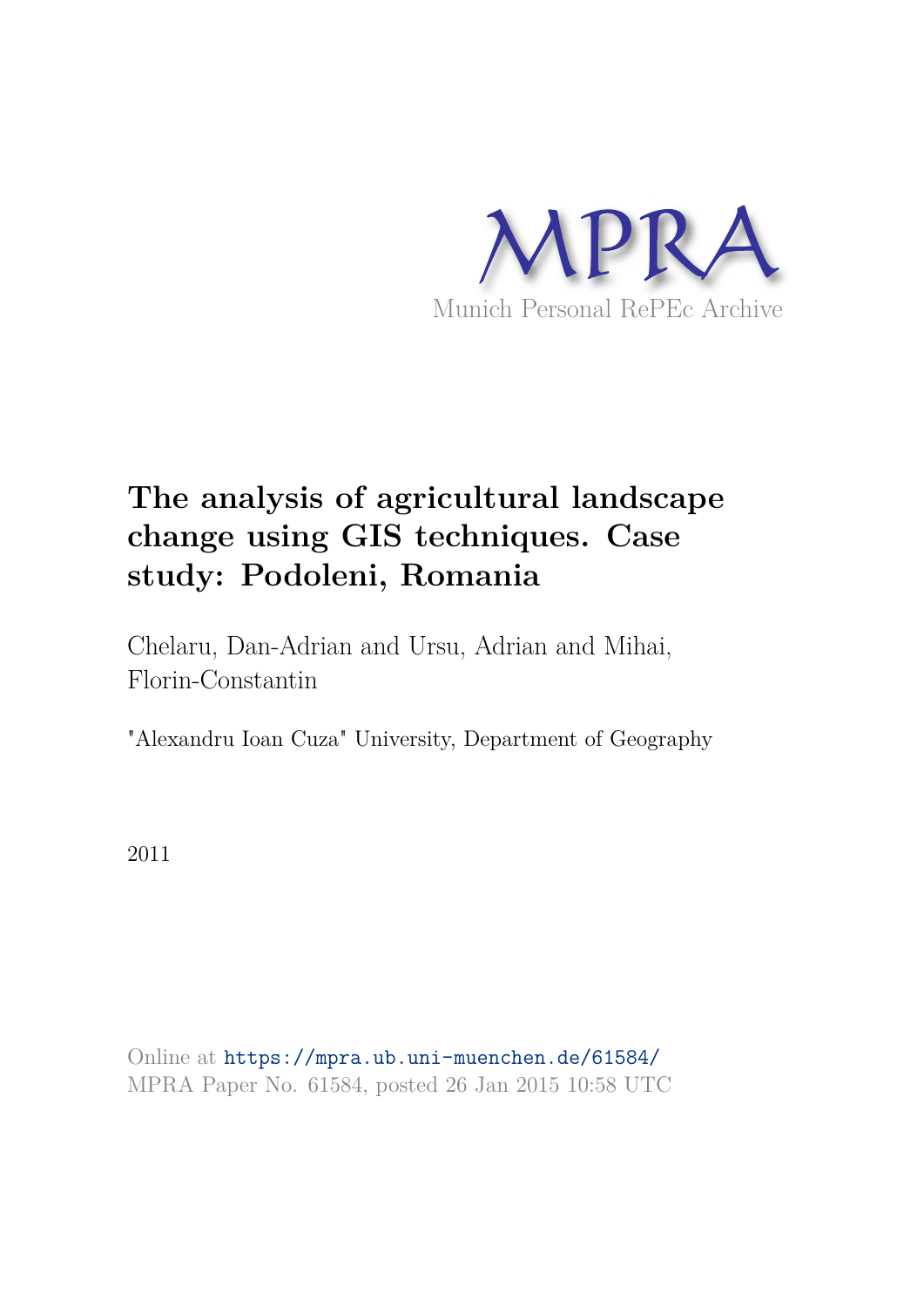# **THE ANALYSIS OF AGRICULTURAL LANDSCAPE CHANGE USING GIS TECHNIQUES. CASE STUDY: PODOLENI, ROMANIA**

**Dan-Adrian CHELARU<sup>1</sup> , Adrian URSU<sup>1</sup> , Florin Constantin MIHAI<sup>1</sup>**

*E-mail: chelarudanadrian@yahoo.com*

#### **Abstract**

The increasingly tensions rising between society's need for resources and space on the one hand, and the capacity of the land to support these needs on the other hand lead to unprecedented changes in landscape configuration, and hence, to the environment.

This paper analyzes changes in the agricultural landscape of Podoleni, Neamt County, Romania, in spatio - temporal terms, as a result of the modernization of the ground processing techniques, types of crops, and the degree of fragmentation of land parcels. The study was conducted using Geographical Information Systems techniques, the main materials used in the analysis are topographic maps from different representative periods, and the 2006 orthophotomaps. Application of GIS techniques at a detailed scale (1:5000) allows an efficient management of land use for local authorities.

The results highlight the optimal management of agricultural land so as to maintain a balance between their basic function (food needs) and preservation of nature (landscape, environment).

**Key words**: land use change, agricultural landscape, GIS, spatio-temporal analysis, Podoleni

The post-socialist countries underwent dramatic changes in agricultural land ownership and production system (Vidican G, 2009). In agriculture, the most dramatic form of restructuring is the break-up of state and collective farms into individual farms (Rizov M., et al, 2001). After 1989, the agrarian reform based on the principle of restitution that had an immediate effect on the land`s fragmentation and on/as the decreasing the agriculture productivity.

Property rights to the land are constituted to each landowner who was forced to join a collective farm. Most of these people have died and their rights were transferred to a large number of heirs, who have to apportion the land between them (Rusu M. et al, 2000). This excessive fragmentation lead to major changes in the agriculture landscape. The economic difficulties caused by the transition period and also the faulty management of the agriculture infrastructure after 1989 determined the practice of the subsistence agriculture by the majority of the rural population. Land use patterns influence the long-term productivity of agro-ecosystems (Fraser E, Stringer L., 2009). Once Romania entered the EU, the farmers are encouraged to associate to have access to the financing resources.

## **MATERIAL AND METHOD**

In order to describe the overall agricultural landscape structure changes over time GIS techniques were used through the professional software TNT Mips Microimages 7.2.

For a better analysis of the phenomenon have been used a number of statistical data obtained from the National Statistics Institute and the following cartographic materials: 1:10000 cadastral plan, 1986 edition, 1:5000 topographic plans, 1976 edition, 2006 ortophotomaps, and satellite images from Google Earth for guidance.

Because we took into account spatial and temporal dynamics of the agricultural landscape of Podoleni was necessary to analyze cartographic materials from different periods of time representative of the phenomenon studied. Thus, the cadastral plan was used for the land use map, to identify the types of crops cultivated in the past, and also the degree of parcel fragmentation resulted from the 18/1991 law enforcement. 1:5000 scale topographic maps allow a detailed analysis of the surface topography, by performing the digital elevation model(DEM). By combining the DEM with different vector layers made on the mentioned cartographic materials resulted a number of maps necessary for our analysis. Finally, the recent aerial images were used for representing the actual state of land use and the administrative agricultural structures, with direct implications on the landscape.

 $\overline{a}$ <sup>1</sup> University Alexandru Ioan Cuza of Iasi, Faculty of Geography and Geology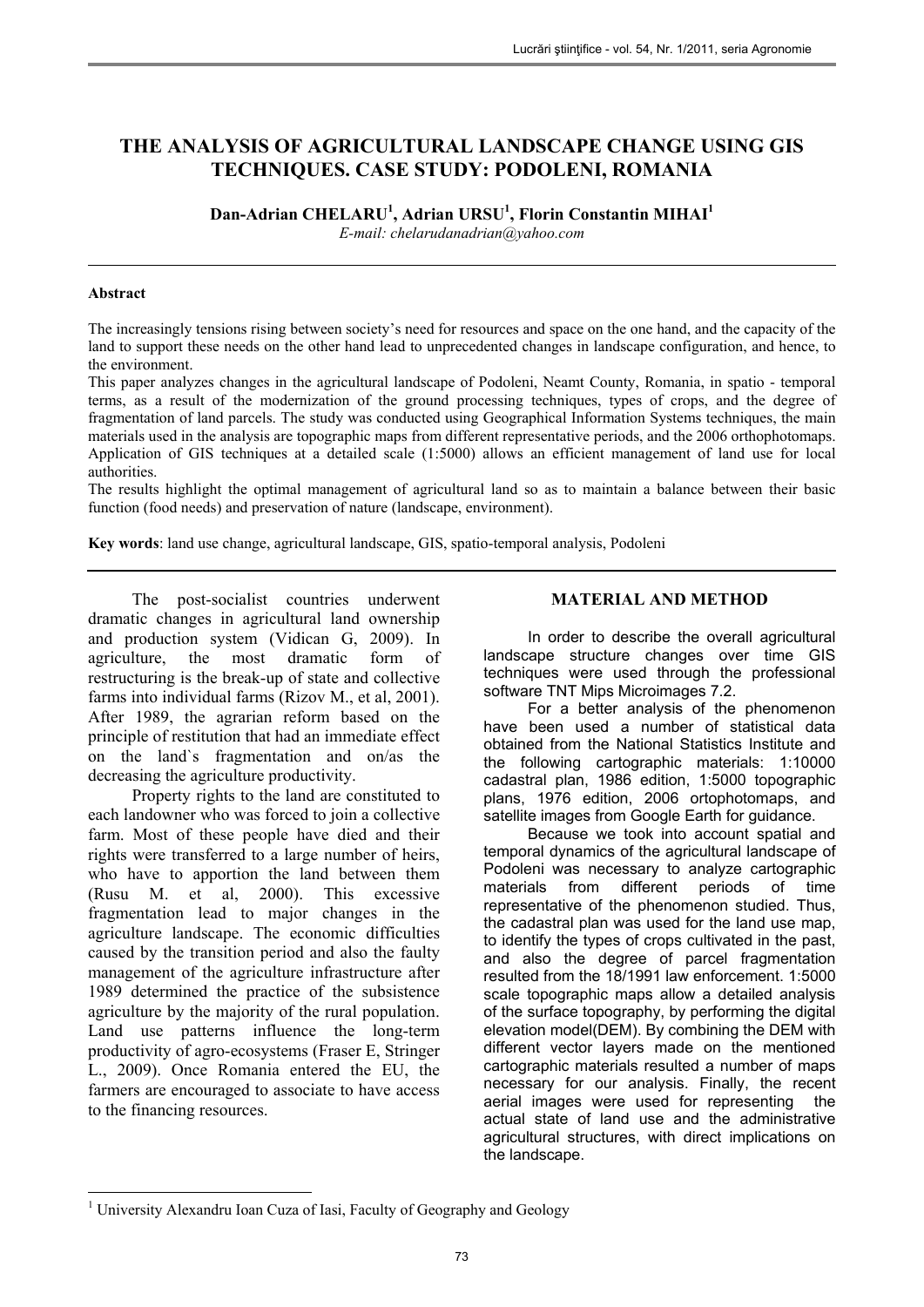Statistical datas were processed using Excel 2007. Also, for the final version of graphs and maps was used Corel Draw X4 graphics program.

Regarding the methods used is highlighted the cartographic method, but the results can be obtained only by combining it with the direct observation in the field, synthesis, and off course, comparison methods.

#### **RESULTS AND DISCUSSIONS**

Podoleni village is located in the southern extremity of Cracău - Bistrita depression on the left bank of the river Bistrita, on several terrace levels. Geographical conditions favor the practice of agriculture that can be competitive in terms of appropriate mechanization.

Field crop and livestock is the main occupation of the local population. Thus, agricultural land within the village is used in 90%.





*Multi-temporal agricultural landscape change of Podoleni* 

The analysis was structured in 3 main stages, depending on the evolution of political and socio-economic factors. To capture the socioeconomic driving factors of agricultural landscape change, many aspects need to be considered. (Zhang et al., 2004).

A. *In the communist period, before 1989*, the only form of agriculture organization was the agriculture cooperatives, where the peasants couldn`t have any property right. On the other hand, there were some positive aspects regarding these agricultural cooperatives: agricultural land use was organised on large areas, the infrastructure and the technological level at that time provided efficient agricultural production.

B. The political, social and economic changes *after the events in December `89*, reflects also into the landscape. The main change that occurred in the next transition period was the land stock change, by passing from the cooperativecollectivist and state property to the private property. Regarding the soil`s quality and implicitly the landscape`s, the agrarian reform had only negative consequences. Thereby, the agriculture cooperatives were abolished and the peasant regained their land by their documents.

Due to the peasant's rudimentary land processing techniques and to the exaggerated demarcation that caused the prevailing of the small agriculture exploitation, the production level suffered serious repercussions. The parcel's fragmentation level was even bigger than the interwar period. Therefore, the peasants practiced a subsistence agriculture. The ex-SMA/ACS  $ex-SMA/ACS$ (agriculture car station) were privatized and abolished after that, because of some dues/debts to the state and because of the expensive fuel.

Also, the changes in the use of agriculture surfaces had visible effect on the landscape. There was a period when the crop surfaces diminished because of the land abandoning. The main causes were the maintenance`s high prices, poor infrastructure, the lack of the production way, the relatively small production, the aged population and the uninterested new owners. Same thing happened to the vineyards and the orchard, that reduced their productivity because of the precarious maintenance. Therefore, these surfaces had been grubbed and arable lands, pastures and meadows took place.

C. In the administrative territory of Podoleni, since 1995 there is a tendency of farmers association, who wanted to practice intensive agriculture, possible only on large lands. Because of an old agricultural infrastructure and the lack of financial resources, few farmers were able to follow this model.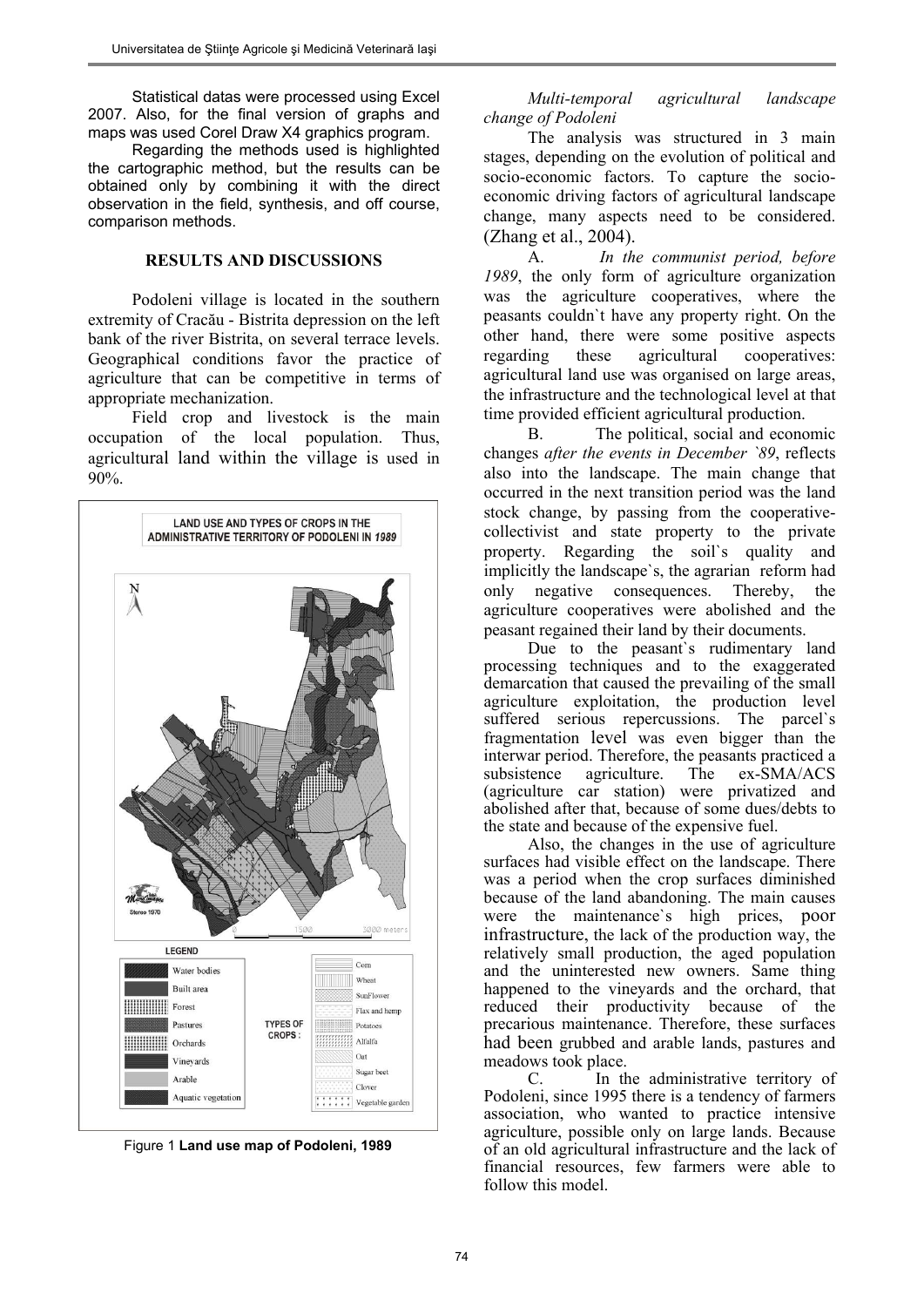

Figure 2 **Land use map of Podoleni, 2010**

*Starting 2005*, subsidies were been given (aproximately 60% of the acquisition cost) in order to get agriculture equipment, that helped to constitute an important agriculture infrastructure. The most advantageous agriculture organization form is the agriculture association with property rights. This model of agricultural organization complies with the requirements imposed by the European Union for the adhesion process in agriculture sector.

Regarding the types of crops in the Podoleni administrative territory, can be observed the transition of the agriculture to a cereal character; thus, the surfaced occupied by the textile plants, sugar beet or fodder had diminished.

Processing the data provided by the Hall of Podoleni, the main cultures practiced by agricultural associations are corn  $(518$  ha), wheat (186) and sunflower (122 ha). In Podoleni, as in the rest of the country, the culture of rape increased over the traditional crops due to economic benefits. In the future this culture can be profitable for local associations, but requires an appropriate agricultural management especially on soil quality.

The analysis of the chart (fig. 3) shows a significant increase in arable land (743 ha), pastures (492 ha) and grassland (125). This growth is due to expansion of the commune administrative territory in the northwest side, territory taken from the neighboring village Zăneşti. As a result of local administrative reorganization, and Podoleni gave in turn two parcels of land in favor of neighboring villages (Români - NE and Costişa - SE). These changes of the agricultural landscape can be noticed by the comparative analyse of the two maps (fig. 1, fig. 2).



Figure 3 **Agricultural land use (Data source: NSI)**

Moreover, the inefficient management of the orchard led to their disappearance in the present, the 41 hectares in the communist period being converted into arable land. Also, forest areas have reduced their size as a result of uncontrolled deforestation.